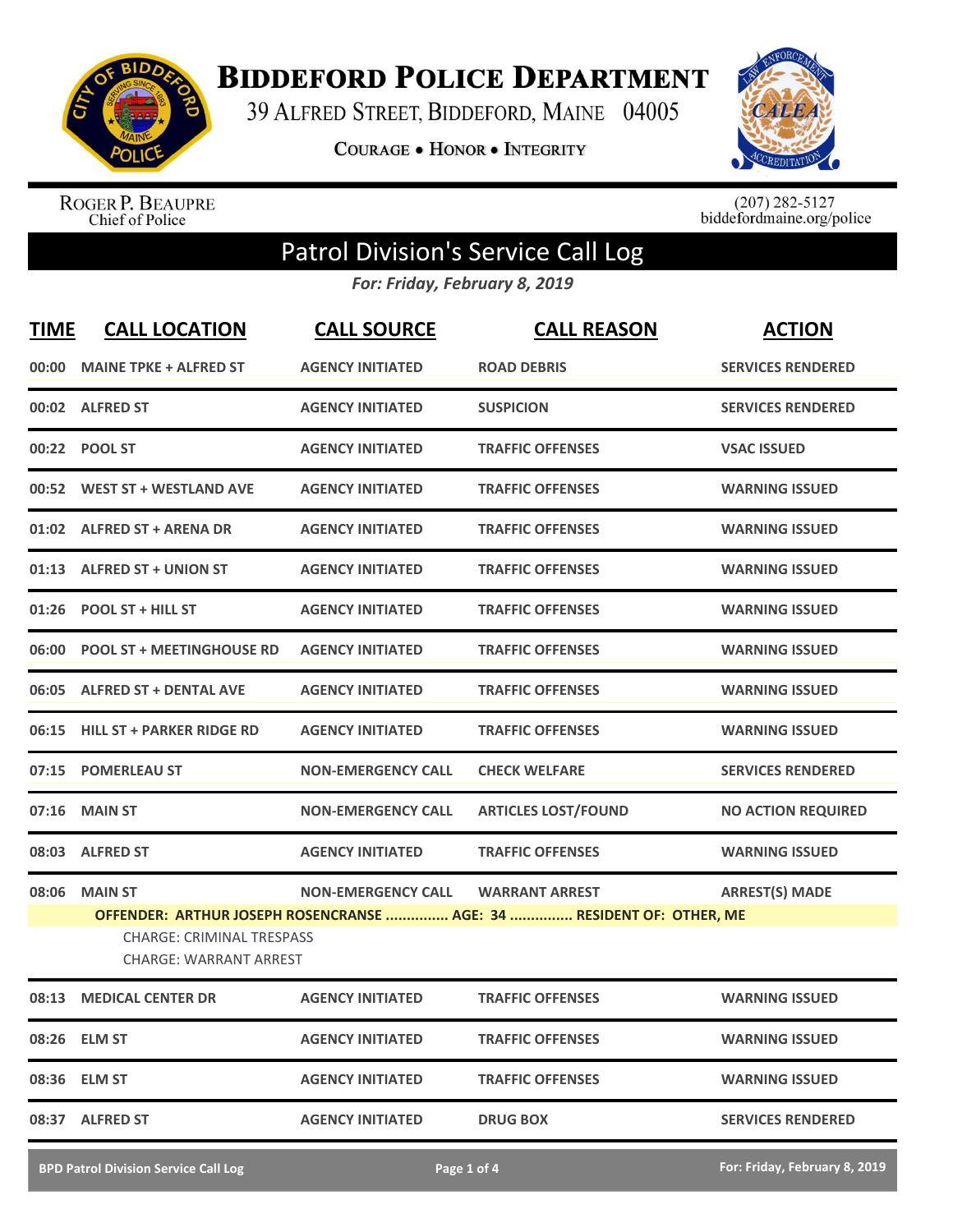| <b>TIME</b> | <b>CALL LOCATION</b>                                              | <b>CALL SOURCE</b>        | <b>CALL REASON</b>                                                                                  | <b>ACTION</b>               |
|-------------|-------------------------------------------------------------------|---------------------------|-----------------------------------------------------------------------------------------------------|-----------------------------|
|             | 08:59 ALFRED ST                                                   | <b>AGENCY INITIATED</b>   | <b>TRAFFIC OFFENSES</b>                                                                             | <b>WARNING ISSUED</b>       |
|             | 09:02 WILSON ST + HILL ST                                         | <b>AGENCY INITIATED</b>   | <b>TRAFFIC OFFENSES</b>                                                                             | <b>WARNING ISSUED</b>       |
|             | 09:08 ALFRED ST                                                   | <b>AGENCY INITIATED</b>   | <b>TRAFFIC OFFENSES</b>                                                                             | <b>VSAC ISSUED</b>          |
|             | 09:30 FREEMAN ST                                                  | <b>NON-EMERGENCY CALL</b> | <b>ANIMAL COMPLAINT</b>                                                                             | <b>SERVICES RENDERED</b>    |
|             | 09:34 MT PLEASANT ST                                              | <b>NON-EMERGENCY CALL</b> | <b>SUSPICION</b>                                                                                    | <b>SERVICES RENDERED</b>    |
|             | 09:37 ALFRED ST                                                   | <b>AGENCY INITIATED</b>   | <b>TRAFFIC OFFENSES</b>                                                                             | <b>WARNING ISSUED</b>       |
|             | 09:44 ALFRED ST                                                   | <b>AGENCY INITIATED</b>   | <b>TRAFFIC OFFENSES</b>                                                                             | <b>WARNING ISSUED</b>       |
|             | 09:47 ALFRED ST                                                   | <b>NON-EMERGENCY CALL</b> | <b>SUSPICION</b>                                                                                    | <b>SERVICES RENDERED</b>    |
|             | 09:50 ALFRED ST                                                   | <b>WALK-IN AT STATION</b> | <b>COURT ORDERED CHECK IN</b>                                                                       | <b>SERVICES RENDERED</b>    |
|             | 09:50 OLD POOL RD                                                 | <b>AGENCY INITIATED</b>   | <b>PAPERWORK</b>                                                                                    | <b>PAPERWORK NOT SERVED</b> |
|             | 10:28 ALFRED ST<br><b>CHARGE: OPERATE VEHICLE WITHOUT LICENSE</b> | <b>AGENCY INITIATED</b>   | <b>TRAFFIC OFFENSES</b><br>OFFENDER: LORRAINE M MURPHY  AGE: 74  RESIDENT OF: OLD ORCHARD BEACH, ME | <b>VSAC ISSUED</b>          |
|             | 10:34 DARTMOUTH ST                                                | <b>E-911 CALL</b>         | 911 MISUSE                                                                                          | <b>SERVICES RENDERED</b>    |
|             | 10:55 ALFRED ST                                                   | <b>NON-EMERGENCY CALL</b> | <b>MENTAL ILLNESS CASES</b>                                                                         | <b>NO ACTION REQUIRED</b>   |
|             | 11:08 ALFRED ST                                                   | <b>NON-EMERGENCY CALL</b> | <b>CHECK WELFARE</b>                                                                                | <b>SERVICES RENDERED</b>    |
|             | 11:17 ALFRED ST                                                   | <b>AGENCY INITIATED</b>   | <b>TRAFFIC OFFENSES</b>                                                                             | <b>WARNING ISSUED</b>       |
|             | 11:40 LINCOLN ST                                                  | <b>E-911 CALL</b>         | 911 MISUSE                                                                                          | <b>CALL TRANSFERRED</b>     |
|             | <b>11:40 PIKE ST</b>                                              | <b>AGENCY INITIATED</b>   | <b>48-HOUR RULE</b>                                                                                 | <b>SERVICES RENDERED</b>    |
|             | 11:40 ELM ST<br>CHARGE: OUI (ALCOHOL), 2 PRIORS                   | <b>E-911 CALL</b>         | <b>OUI CRASH W/ INJURY</b><br>OFFENDER: JACOB JAMES WALSH  AGE: 30  RESIDENT OF: BIDDEFORD, ME      | <b>ARREST(S) MADE</b>       |
|             | 11:43 FOREST ST                                                   | <b>AGENCY INITIATED</b>   | <b>TRAFFIC OFFENSES</b>                                                                             | <b>WARNING ISSUED</b>       |
|             | 12:22 ALFRED ST                                                   | <b>NON-EMERGENCY CALL</b> | 911 MISUSE                                                                                          | <b>SERVICES RENDERED</b>    |
|             | 12:23 WASHINGTON ST                                               | <b>NON-EMERGENCY CALL</b> | <b>ARTICLES LOST/FOUND</b>                                                                          | <b>SERVICES RENDERED</b>    |
|             | 12:33 WEST ST + GUINEA RD                                         | <b>AGENCY INITIATED</b>   | <b>TRAFFIC OFFENSES</b>                                                                             | <b>WARNING ISSUED</b>       |
|             | 12:43 ALFRED ST                                                   | <b>WALK-IN AT STATION</b> | <b>CIVIL COMPLAINT</b>                                                                              | <b>CIVIL COMPLAINT</b>      |
|             | 12:44 POOL ST                                                     | <b>AGENCY INITIATED</b>   | <b>TRAFFIC OFFENSES</b>                                                                             | <b>WARNING ISSUED</b>       |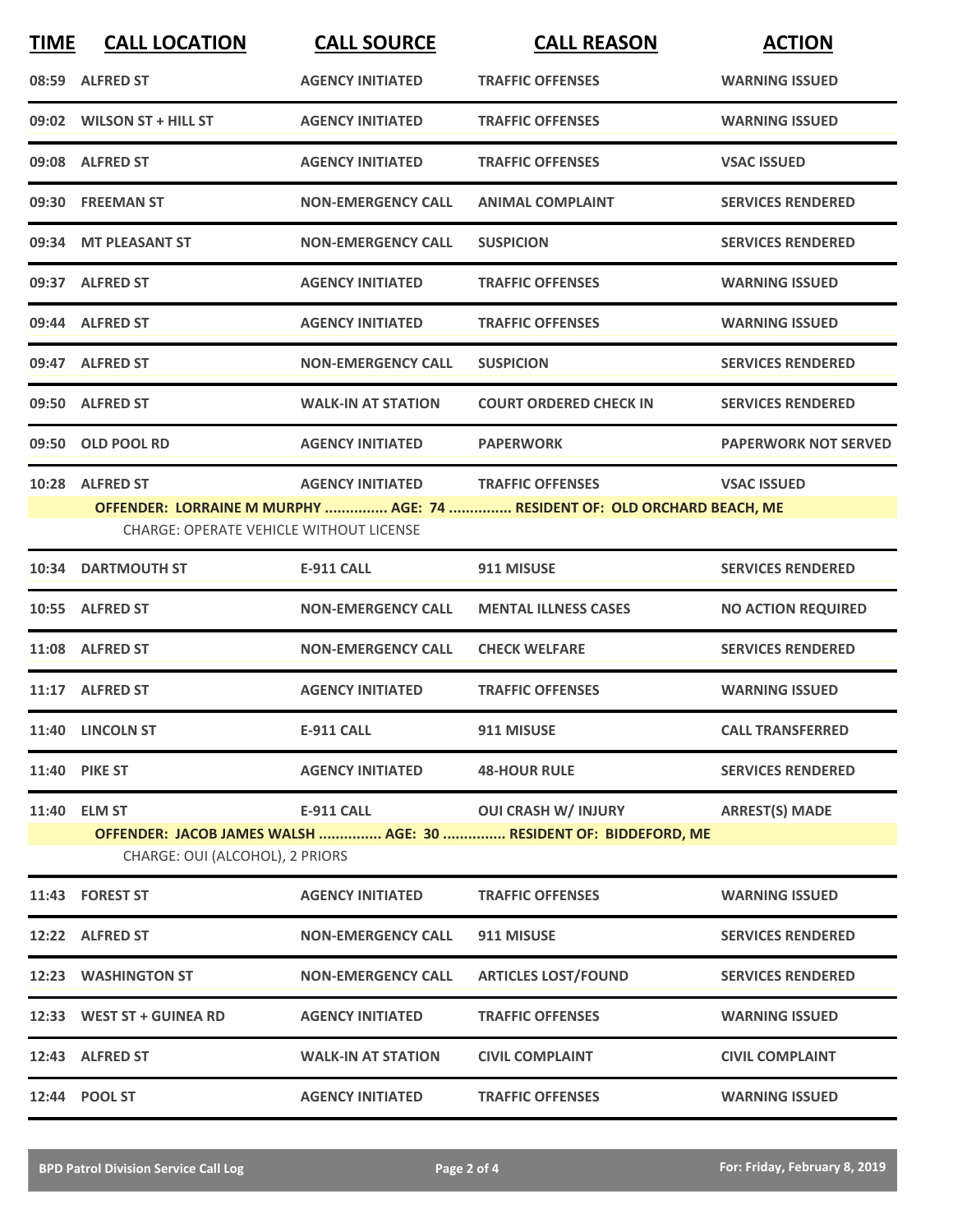| <b>CALL LOCATION</b>                                                                                                    | <b>CALL SOURCE</b>        | <b>CALL REASON</b>                | <b>ACTION</b>                                                     |  |  |
|-------------------------------------------------------------------------------------------------------------------------|---------------------------|-----------------------------------|-------------------------------------------------------------------|--|--|
| <b>MAIN ST</b>                                                                                                          | <b>NON-EMERGENCY CALL</b> | <b>THEFT</b>                      | <b>REPORT TAKEN</b>                                               |  |  |
| 13:13 ACORN ST                                                                                                          | <b>NON-EMERGENCY CALL</b> | <b>HARASSMENT</b>                 | <b>SERVICES RENDERED</b>                                          |  |  |
| 13:22 DECARY RD                                                                                                         | <b>AGENCY INITIATED</b>   | <b>PAPERWORK</b>                  | <b>PAPERWORK NOT SERVED</b>                                       |  |  |
| 13:22 LINCOLN ST                                                                                                        | E-911 CALL                | 911 MISUSE                        | <b>NO ACTION REQUIRED</b>                                         |  |  |
| 13:36 ELM ST                                                                                                            | <b>NON-EMERGENCY CALL</b> | <b>SUSPICION</b>                  | <b>SERVICES RENDERED</b>                                          |  |  |
| <b>MAIN ST</b>                                                                                                          | <b>NON-EMERGENCY CALL</b> | <b>WARRANT ARREST</b>             | <b>ARREST(S) MADE</b>                                             |  |  |
|                                                                                                                         |                           |                                   |                                                                   |  |  |
| 13:44 ALFRED ST                                                                                                         | <b>WALK-IN AT STATION</b> | <b>PAPERWORK</b>                  | <b>PAPERWORK SERVED</b>                                           |  |  |
| 13:53    FOSS ST                                                                                                        | <b>WALK-IN AT STATION</b> | <b>THEFT</b>                      | <b>REPORT TAKEN</b>                                               |  |  |
| 14:03 MORIN ST                                                                                                          | <b>E-911 CALL</b>         | 911 MISUSE                        | <b>SERVICES RENDERED</b>                                          |  |  |
| <b>14:24 MAIN ST</b>                                                                                                    | <b>NON-EMERGENCY CALL</b> | <b>ARTICLES LOST/FOUND</b>        | <b>SERVICES RENDERED</b>                                          |  |  |
| 14:36 BIRCH ST                                                                                                          | <b>NON-EMERGENCY CALL</b> | <b>ANIMAL COMPLAINT</b>           | <b>SERVICES RENDERED</b>                                          |  |  |
| 15:08 ALFRED ST                                                                                                         | <b>NON-EMERGENCY CALL</b> | <b>PAPERWORK</b>                  | <b>SERVICES RENDERED</b>                                          |  |  |
| <b>MAPLEWOOD AVE</b>                                                                                                    | <b>WALK-IN AT STATION</b> | <b>ASSAULT</b>                    | <b>REPORT TAKEN</b>                                               |  |  |
| 15:47 ALFRED ST                                                                                                         | <b>AGENCY INITIATED</b>   | <b>PAPERWORK</b>                  | <b>GONE ON ARRIVAL</b>                                            |  |  |
| <b>MASON ST</b>                                                                                                         | <b>NON-EMERGENCY CALL</b> | <b>DOMESTIC COMPLAINTS</b>        | <b>ARREST(S) MADE</b>                                             |  |  |
| OFFENDER: PATRICIA MARIE NORTON  AGE: 57  RESIDENT OF: BIDDEFORD, ME<br>CHARGE: DOMESTIC VIOLENCE, CRIMINAL THREATENING |                           |                                   |                                                                   |  |  |
| 16:17 SIMARD AVE                                                                                                        | <b>E-911 CALL</b>         | 911 MISUSE                        | <b>WARNING ISSUED</b>                                             |  |  |
| 16:24 ALFRED ST                                                                                                         | <b>E-911 CALL</b>         | 911 MISUSE                        | <b>NO ACTION REQUIRED</b>                                         |  |  |
| <b>16:38 MAIN ST</b>                                                                                                    | <b>NON-EMERGENCY CALL</b> | <b>SUSPICION (POSS DRUG DEAL)</b> | <b>GONE ON ARRIVAL</b>                                            |  |  |
| 17:00 ALFRED ST                                                                                                         | <b>NON-EMERGENCY CALL</b> | <b>COURT ORDERED CHECK IN</b>     | <b>SERVICES RENDERED</b>                                          |  |  |
| 18:22 ELM ST                                                                                                            | <b>NON-EMERGENCY CALL</b> | 911 MISUSE                        | <b>WARNING ISSUED</b>                                             |  |  |
| 18:46 WENTWORTH ST                                                                                                      | <b>NON-EMERGENCY CALL</b> | <b>CIVIL COMPLAINT</b>            | <b>CIVIL COMPLAINT</b>                                            |  |  |
| 18:49 ALFRED ST                                                                                                         | <b>RADIO</b>              | <b>DISABLED VEHICLE</b>           | <b>SERVICES RENDERED</b>                                          |  |  |
| 19:01 GRAHAM ST                                                                                                         | <b>NON-EMERGENCY CALL</b> | <b>CIVIL COMPLAINT</b>            | <b>CIVIL COMPLAINT</b>                                            |  |  |
| 19:14 ALFRED ST + MT VERNON ST                                                                                          | <b>AGENCY INITIATED</b>   | <b>TRAFFIC OFFENSES</b>           | <b>WARNING ISSUED</b>                                             |  |  |
|                                                                                                                         |                           | <b>CHARGE: WARRANT ARREST</b>     | OFFENDER: LIZA KRISTI TRAVIS  AGE: 32  RESIDENT OF: BIDDEFORD, ME |  |  |